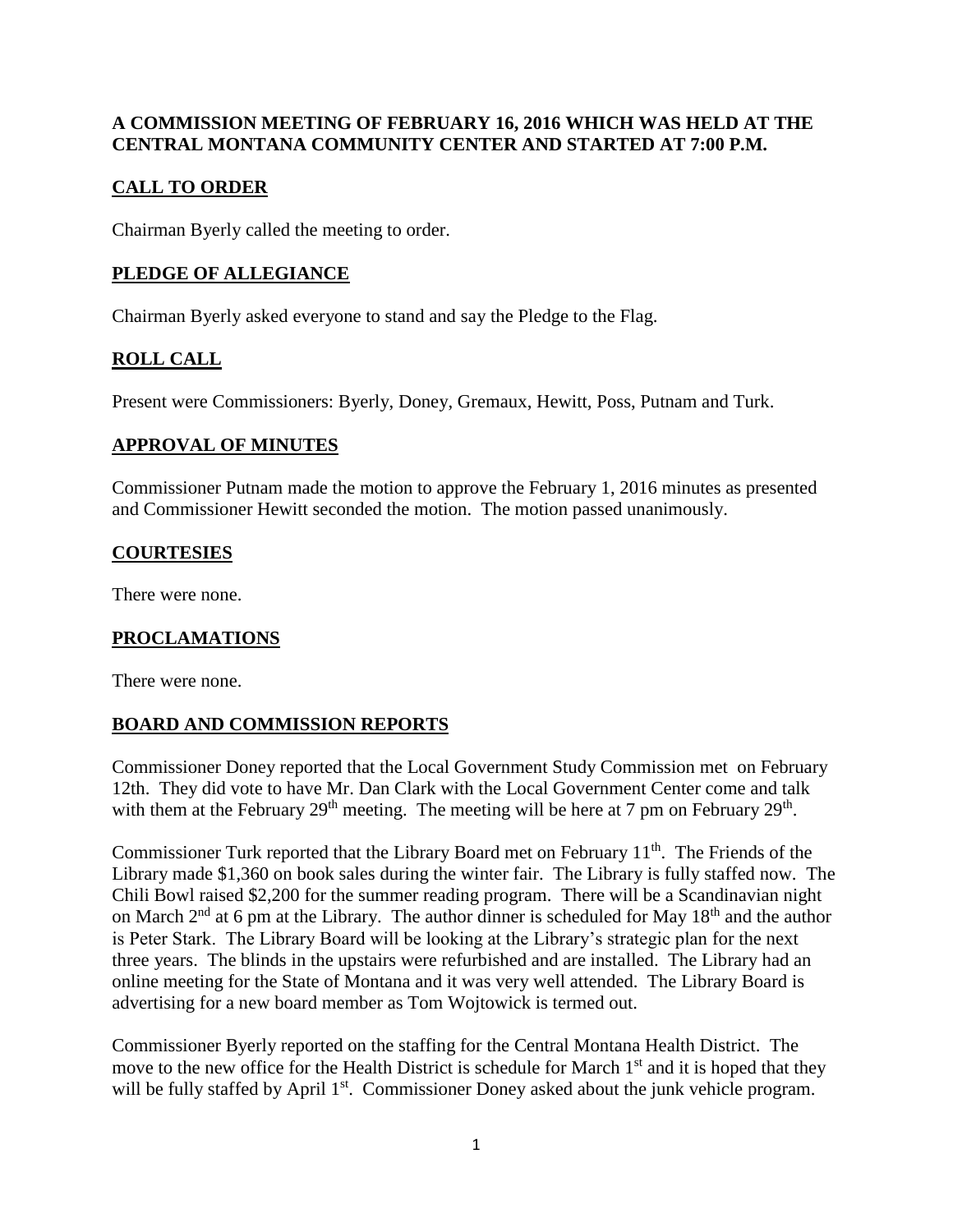Commissioner Byerly answered that it is under environmental health and it has actually been moving move vehicles than prior years.

Commissioner Putnam reported that she missed the last Park and Recreation Board. Mr. Myhre reported that there was not a quorum. Mr. Myhre reported that DNRC is applying for a grant with the partnership of the City to get a tablet for a GIS database for the tree inventory. The hockey tournament was well attended and a lot of positive comments.

Commissioner Hewitt reported that she attended the most recent Airport Board meeting. The Montana Department of Transportation and Century construction have an agreement in place for a staging area and it is located between MDOT building and the New Homes of the Future when they start the overpass project. Commissioner Hewitt reported that grease from the restaurants can be hauled to a designated location at the airport.

### **CITY MANAGER REPORT**

City Manager Kevin Myhre reported on the following issues.

Representatives from Tetratech are in Lewistown to complete the DEQ onsite sampling at the City's lot on Marcella Avenue. They are working with Public Works and coordinating with the current lessee and adjacent property owners.

In January, a representative from Montana DEQ completed a compliance inspection at the City's wastewater treatment facility. While he did not report any compliance issues with the wastewater facility operations, he did note compliance violations regarding a single storm drain inlet located inside the facility perimeter. The violations were in regard to training, inspections and proper record keeping in relation to the storm drain inlet. The Public Works Director is required to complete a response detailing how the City has corrected the items to be filed with DEQ.

The ROC committee for housing is planning to reapply to the Big Sky Trust Fund for planning grant funding to look at the possibility of building housing at the Berg Lumber site. They have decided to add an additional provision for a strip mall development for small businesses to meet or show a job creation component to the project.

City Staff will be working with the Disaster Emergency Services office and the Local Emergency Planning committee to hold a mock aircraft disaster exercise at the County Complex. The exercise was held on Friday, February  $12<sup>th</sup>$  at  $11:30$  am to  $1:30$  pm.

Public Works has been managing the runoff and working to keep storm drain clear and able to take runoff. Very few problems have been experienced. Because warmer weather can drive the roadway frost further into the ground and cause freezing pipes, crews will be watching for developing problems.

The Lewistown Downtown Association held a GALA event at the Yogo Inn this weekend to raise support for the Downtown. The tickets were sold out for the event.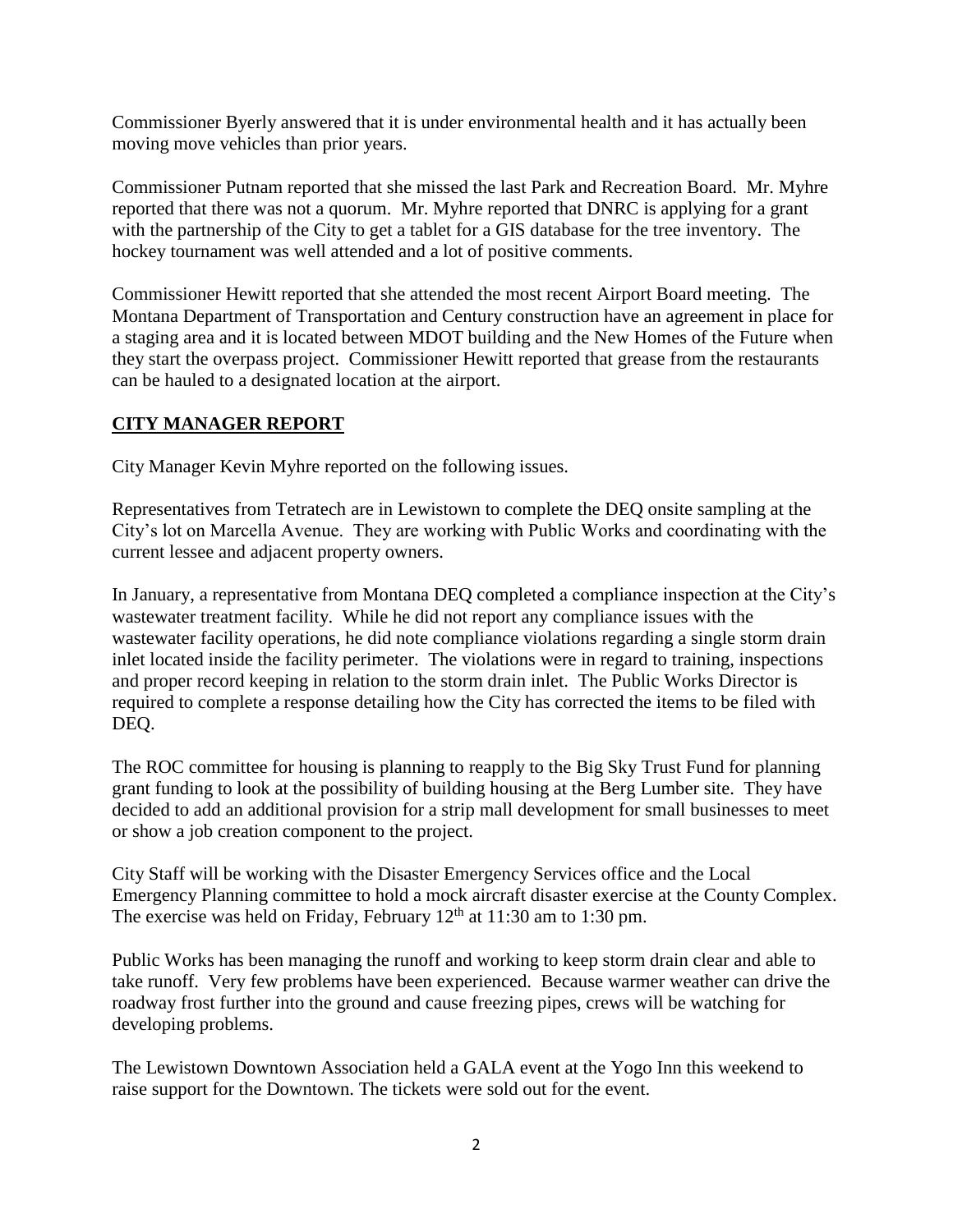One of the ROC groups is sponsoring a guest speaker to visit Lewistown and provide training on March 8<sup>th</sup> at the Eagles Hall. They will have two sessions to try to meet businesses schedules.

Mr. Myhre reported that he has resigned from the state 911 Board, but will continue to be involved because some of the legislative issues.

#### **CONSENT AGENDA**

Commissioner Putnam made the motion to approve the consent agenda and Commissioner Doney seconded the motion. The motion passed unanimously. The consent agenda was the acknowledgement of the claims that have been paid from January 28, 2016 to February 10, 2016 for a total \$65,940.44.

#### **REGULAR AGENDA – Resolutions, Ordinances & Other Action Items:**

1. Discussion and action on approving Resolution No. 3902, a resolution adopting revised rules of procedure for the Lewistown City Commission

Mr. Myhre explained that after the last Commission meeting himself and the City Attorney Monte Boettger made the changes recommended by the Commission. Mr. Myhre reviewed the changes. Mr. Myhre asked if the word behavior needs an "s" to make it grammatically correct. Commissioner Putnam stated to add an "s" to make is grammatically correct. Mr. Myhre commented that he did review this document with the City's liability insurance provider. Mr. Myhre was asked to put some due process in the procedures to help with timeliness for public hearings. Mr. Myhre explained that the sheet titled citizen participation is just a procedure issue and the wording will be put on the back of the agendas. Mr. Frank Westhoff commented that it looked good to him. Mr. Boettger stated that he does not remember in all the years he has been City attorney that there has been a time when a time limit was necessary but does think it is necessary to have the tool there and the audiences expectations. Commissioner Doney commented that she likes the structure and appreciates the Commission reviewing them. Commissioner Gremaux made the motion to approve Resolution No. 3902, a resolution adopting revised rules of procedure for the Lewistown City Commission and Commissioner Poss seconded the motion. Commissioner Byerly asked for comments from the audience and Commission. There being none, the question was called for and the motion passed unanimously.

2. Discussion and action on approving Resolution No. 3903, a resolution to create the Lewistown Improvement District Board and to establish powers and duties

Mr. Myhre explained that the City Planner Duane Ferdinand and City Attorney Monte Boettger sat down and reviewed the draft resolution for the tax increment finance district. Mr. Myhre reported that the actual duties of the board are listed out and they do not have the ultimate power to enter into contracts on behalf of the City. Further discussion followed. Commissioner Poss made the motion to approve Resolution No. 3903, a resolution to create the Lewistown Improvement District Board and to establish powers and duties. Commissioner Putnam seconded the motion. Commissioner Byerly asked for comments from the audience and Commission. There being none, the question was called for and the motion passed unanimously.